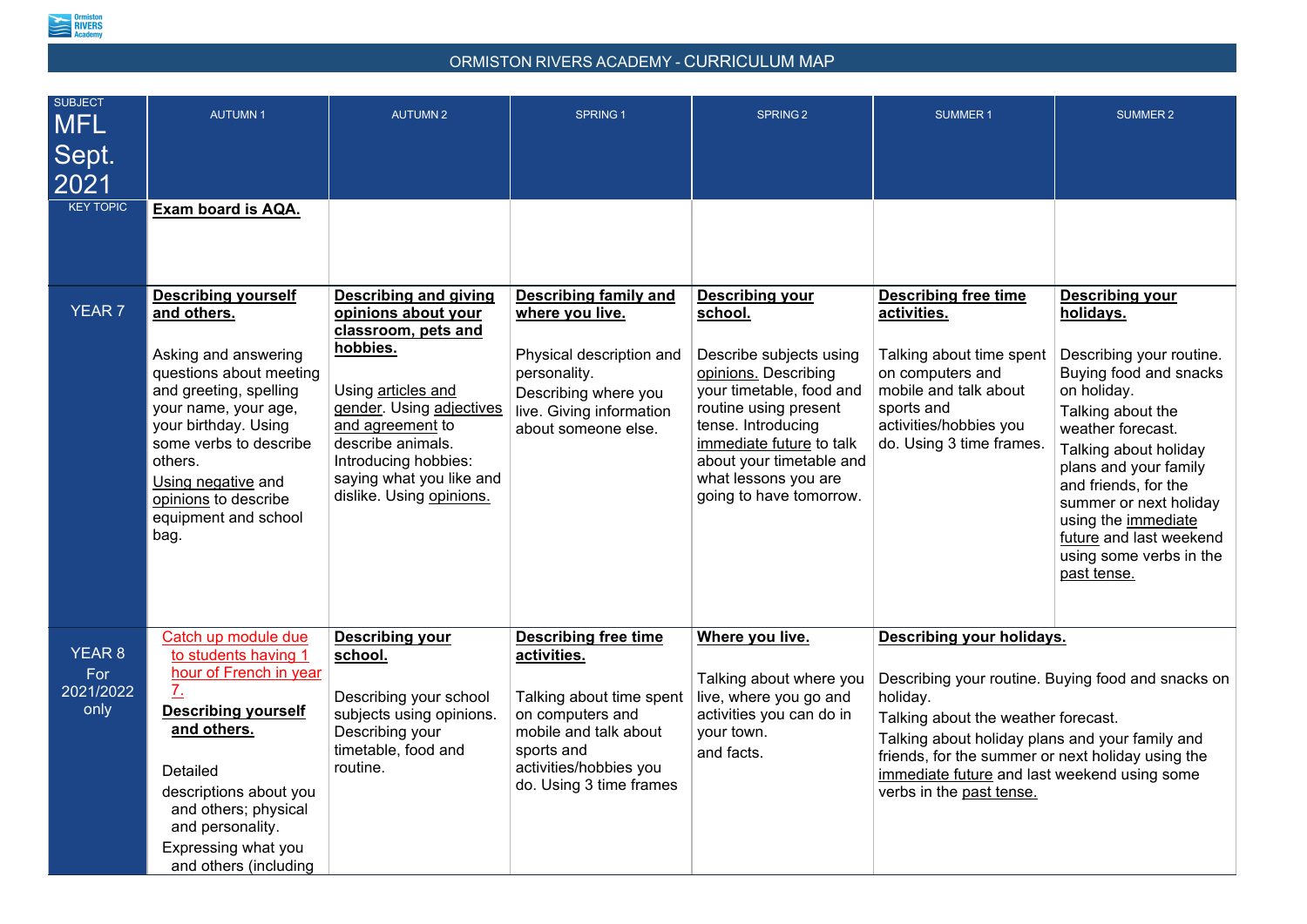

Describe your ideal house. Contrast where you would live if you had money. Describe chores you e.

|                                            | celebrities) like/don't<br>like using more<br>complex opinions.                                                                                                                                                                                                                                                                                                                                              |                                                                                                                                                                                                                                                                             |                                                                                                                                              |                                                                                                                                                                                                                  | +Revision module                                                                                                                                                                                                      |
|--------------------------------------------|--------------------------------------------------------------------------------------------------------------------------------------------------------------------------------------------------------------------------------------------------------------------------------------------------------------------------------------------------------------------------------------------------------------|-----------------------------------------------------------------------------------------------------------------------------------------------------------------------------------------------------------------------------------------------------------------------------|----------------------------------------------------------------------------------------------------------------------------------------------|------------------------------------------------------------------------------------------------------------------------------------------------------------------------------------------------------------------|-----------------------------------------------------------------------------------------------------------------------------------------------------------------------------------------------------------------------|
| <b>YEAR 9</b><br>For<br>2021/2022<br>only  | Catch up module due<br>to students having a<br>reduced timetable in<br><u>year 8.</u><br>Social media.<br>Detailed description<br>about you and others;<br>physical and<br>personality using<br>more complex<br>opinions and verbs.<br>Describing activities<br>we do on social<br>media using a variety<br>of verbs in the<br>present tense.<br>Describing activities<br>and events using 3<br>time frames. | <b>Describing healthy</b><br>habits, sports and<br><u>food.</u><br>Revising adjectives with<br>parts of the body. Using<br>Il faut to describe advice.<br>Contrasting tenses<br>making future plans and<br>describing lifestyle<br>normally and activities<br>last weekend. | Talking about jobs.<br>Describing what we<br>used to do using the<br>imperfect. Talking about<br>future careers.                             | <b>Holidays.</b><br>Talking about what you<br>do on holiday.<br>Describing what you<br>take on holiday.<br>Imagining adventure<br>holidays using the<br>conditional.<br>Describing what<br>happened on holidays. | My rights.<br>Discussing what you a<br>rights. Explaining what<br>priorities. Talking abou<br>what makes you happy<br>Using all elements of t<br>+ Revision module.                                                   |
| <b>YEAR 10</b>                             | AQA Theme 1 Unit 1 -<br><b>Family and friends.</b><br>Describing family and friends, Using reflexive<br>verbs. Describe a famous French person and a role<br>model. Contrasting activities present and past -<br>using the imperfect to describe what you used to<br>do.                                                                                                                                     |                                                                                                                                                                                                                                                                             | <b>AQA Theme 2 Unit 2 -</b><br><u>Technology.</u><br>Describing what apps<br>you use.<br>Advantages and<br>disadvantages of social<br>media. | AQA Theme 1 Unit 3 -<br><b>Free time.</b><br>Describe your favourite<br>hobbies. Talking about<br>books, reading and<br>cinema.<br>Describe healthy lifestyle<br>and resolutions.                                | <b>AQA Theme 2 Unit 5</b><br><b>Where I live.</b><br>Describing where you<br>your region.<br>Describe what you car<br>opinions between town<br>Describe your ideal ho<br>would live if you had m<br>do in your house. |
| <b>YEAR 11</b><br>For<br>2021/2022<br>only | <b>Comparing schools in</b><br>the UK and France.<br>Discussing school rules<br>and expressing                                                                                                                                                                                                                                                                                                               | <b>Discussing careers</b><br><u>and expressing</u><br><u>opinions.</u><br>Using 3 time frames and                                                                                                                                                                           | <b>Revisions of Theme 1</b><br>with a 40, 90 and 150<br>word essay and<br>translation on Units 1-4,                                          | <b>Revisions of Theme 2</b><br>with a 40, 90 and 150<br>word essay and<br>translation on Units 5-8.                                                                                                              | Speaking exam after<br>Easter.<br><b>Revisions of Theme 3</b><br>with a 40, 90 and 150                                                                                                                                |

### $\mathsf{u}$ le

 $\alpha$  you are allowed to do and your rights. Explaining what's important to you/your priorities. Talking about things you buy. Describing happy.

nts of the Loveit.3 time frame.

### <u>**Unit 5 -**</u>

re you live, activities. Describing

Describe what you can do in your town. Describe opinions between town and countryside.

| after | Exam period |
|-------|-------------|
|       |             |
| eme 3 |             |
| d 150 |             |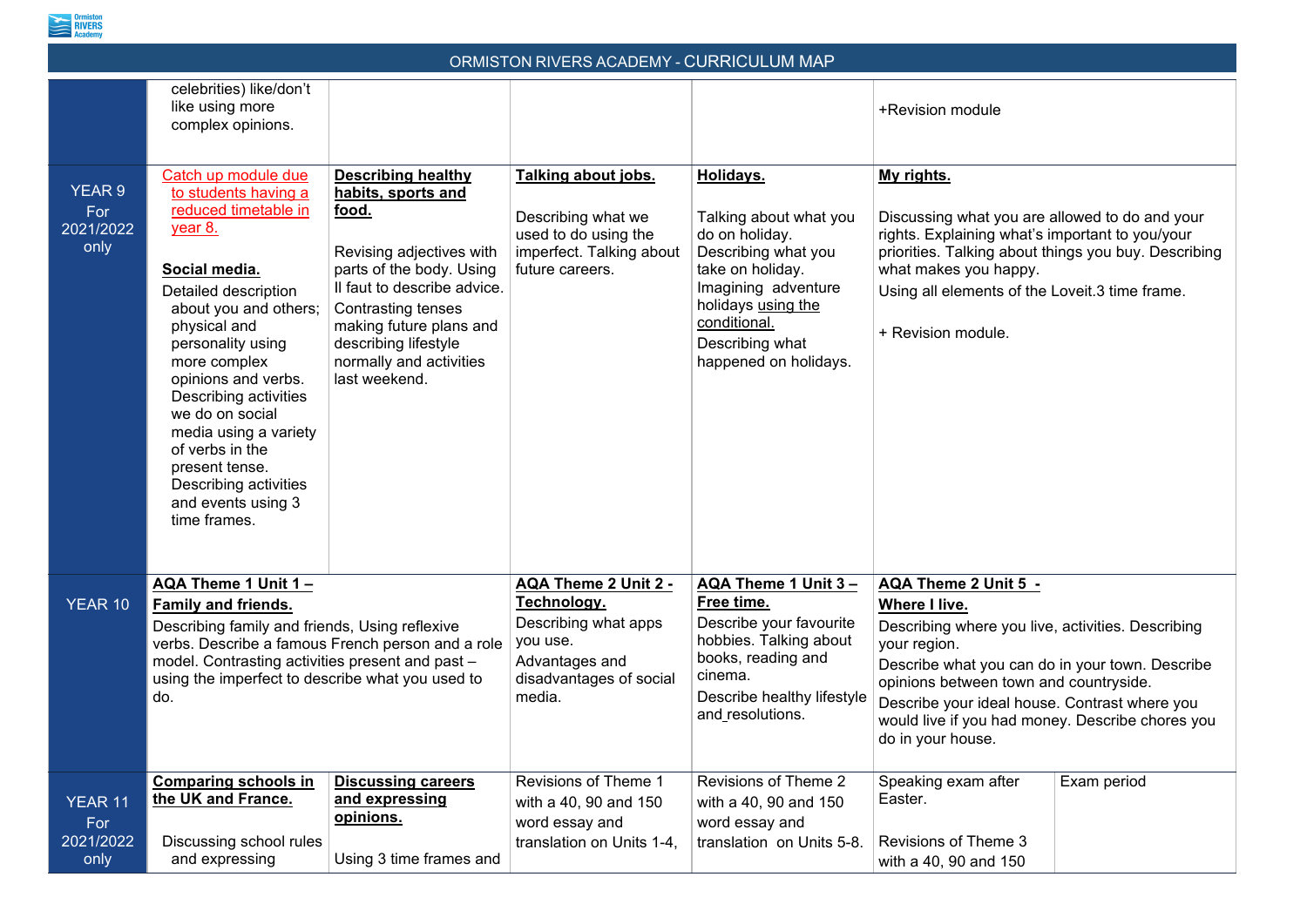

| ORMISTON RIVERS ACADEMY - CURRICULUM MAP                 |                                                                                                                                                                                                                                                                                                                                                                                                                                                              |                                                                                                                                                                                                                                                                                                                                                                                                                    |                                                                                                                                                                                                                                                                                                                                                                         |                                                                                                                                                                                                                                                                                                                                                                        |                                                                                                                                                                                                                                                                                                                             |             |
|----------------------------------------------------------|--------------------------------------------------------------------------------------------------------------------------------------------------------------------------------------------------------------------------------------------------------------------------------------------------------------------------------------------------------------------------------------------------------------------------------------------------------------|--------------------------------------------------------------------------------------------------------------------------------------------------------------------------------------------------------------------------------------------------------------------------------------------------------------------------------------------------------------------------------------------------------------------|-------------------------------------------------------------------------------------------------------------------------------------------------------------------------------------------------------------------------------------------------------------------------------------------------------------------------------------------------------------------------|------------------------------------------------------------------------------------------------------------------------------------------------------------------------------------------------------------------------------------------------------------------------------------------------------------------------------------------------------------------------|-----------------------------------------------------------------------------------------------------------------------------------------------------------------------------------------------------------------------------------------------------------------------------------------------------------------------------|-------------|
|                                                          | opinions.<br>Using 3 time frames<br>and more complex<br>structures.<br>Discussing fitness and<br>addiction.                                                                                                                                                                                                                                                                                                                                                  | more complex<br>structures.<br>The environment.<br>Identify environmental<br>issues and exploring<br>solutions.                                                                                                                                                                                                                                                                                                    | (Exam condition and<br>open book).<br>All speaking questions<br>answered in full with<br>more complex structures<br>on Units 1-4.<br>Speaking practice: role<br>play and photo card<br>practice on Theme 1.<br><b>Reading and Listening</b><br>practice on all themes.                                                                                                  | (Exam condition and<br>open book).<br>All speaking questions<br>answered in full with<br>more complex structures<br>on Units 5-8.<br>Speaking practice: role<br>play and photo card<br>practice on Theme 2.<br>Reading and Listening<br>practice on all themes.                                                                                                        | word essay and<br>translation on Units 8-<br>12.<br>(Exam condition and<br>open book).<br>All speaking questions<br>answered in full with<br>more complex structures<br>on Units 8-12.<br>Speaking practice: role<br>play and photo card<br>practice on Theme 3.<br><b>Reading and Listening</b><br>practice on all themes. |             |
| YEAR 12                                                  |                                                                                                                                                                                                                                                                                                                                                                                                                                                              |                                                                                                                                                                                                                                                                                                                                                                                                                    |                                                                                                                                                                                                                                                                                                                                                                         |                                                                                                                                                                                                                                                                                                                                                                        |                                                                                                                                                                                                                                                                                                                             |             |
| <b>YEAR 13</b><br><u>For</u><br>2021/2022<br><u>only</u> | <u><b>Unit - Family.</b></u><br>Describe and discuss<br>trends in marriage and<br>other forms of<br>partnership.<br><b>Consider and discuss</b><br>the merits and the<br>problems of different<br>family structures.<br>Consider the relationship<br>between the generations<br>and the problem that can<br>arise. + Speaking cards<br>practice on the unit with<br>questions.<br><b>Revision of Unit on</b><br><u>diversity.</u><br>Speaking practice/cards | Study of the film - La<br>Haine.<br><b>Unit-Technology.</b><br>Describe and discuss<br>how technology has<br>transformed everyday<br>life.<br><b>Consider and discuss</b><br>the dangers of digital<br>technology.<br>Consider users of digital<br>technology and discuss<br>possible future<br>developments. +<br>Speaking cards practice<br>on the unit with<br>questions.<br><u><b>Unit - Charities and</b></u> | <b>Study of the film La</b><br>Haine.<br>Unit – French cultural<br>heritage. Understand<br>the notion of heritage<br>and preservation.<br>Unit – Music in French<br>in France and French<br>speaking countries.<br>Consider its popularity<br>and threats.<br><b>Bonjour Tristesse -</b><br>revisions/Essays.<br><b>Revisions on political</b><br>engagement in France. | <b>Study of the film la</b><br>Haine.<br>Unit - French cinema.<br>Consider its popularity,<br>development and its<br>continuing popularity<br>and success.<br><b>Bonjour Tristesse</b><br>/revisions and essays.<br><b>Revisions on political</b><br><b>issues concerning</b><br>immigration.<br>Speaking practice and<br>revision/cards and<br>questions on the unit. | Speaking exam after<br>Easter. Revisions of all<br>units.<br>Revisions \essays paper<br>$\overline{2}$<br>La Haine / Bonjour<br>Tristesse.<br>Paper $1 -$ reading<br>comprehension and<br>listening revisions.<br>Grammar - Revise all<br>tenses/more complex<br>structures.                                                | Exam period |